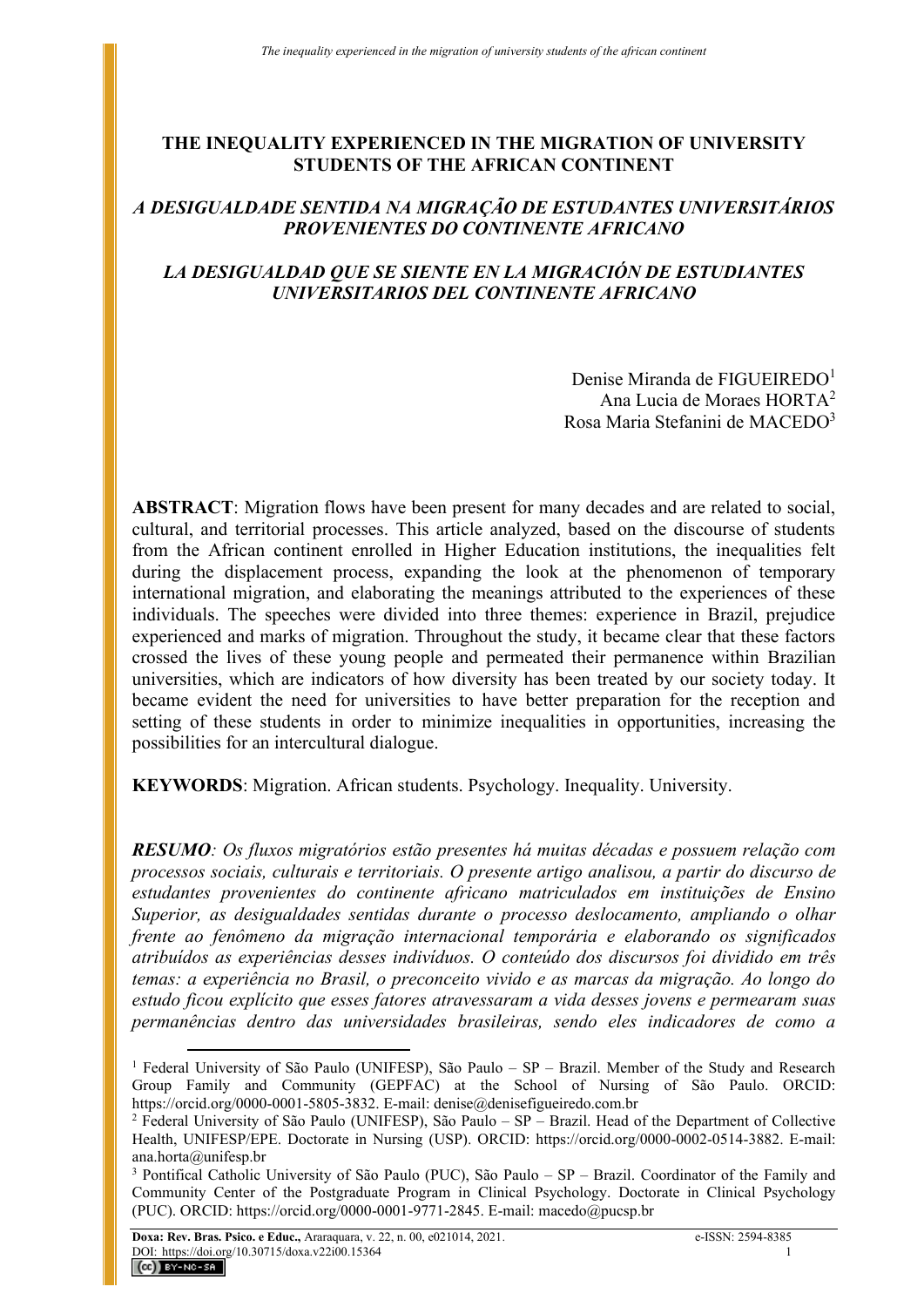*diversidade vem sendo tratada por nossa sociedade atualmente. Ficou evidente a necessidade de as Universidades possuírem melhor preparo na recepção e ambientação desses alunos, a fim de minimizar as desigualdades de oportunidades, aumentando as possibilidades de um diálogo intercultural.*

*PALAVRAS-CHAVE: Migração. Estudantes africanos. Psicologia. Desigualdade. Universidade.*

*RESUMEN: Los flujos migratorios están presentes desde hace muchas décadas y están relacionados con procesos sociales, culturales y territoriales. Este artículo analizó, a partir del discurso de estudiantes del continente africano matriculados en instituciones de Educación Superior, las desigualdades sentidas durante el proceso de desplazamiento, ampliando la mirada al fenómeno de la migración internacional temporal y elaborando los significados atribuidos a las vivencias de estos individuos. Los discursos se dividió en tres temas: experiencia en Brasil, prejuicio vivido y huellas de la migración. Estos factores atravesaron la vida de estos jóvenes y permearon su permanencia en las universidades brasileñas, que indican cómo la diversidad há sido tratada por nuestra sociedad hoy. Se hizo evidente la necesidad de que las Universidades tengan una mejor preparación para la acogida y ambientación de estos estudiantes con el fin de minimizar las desigualdades en las oportunidades, aumentando las posibilidades de un diálogo intercultural.*

*PALABRAS CLAVE: Migración. Estudiantes africanos. Psicología. Desigualdad. Universidad.*

### **Introduction**

Migratory flows have been part of our society for many decades. They are related to social processes of domination, invasion, market, and territorial conquests. The increasing rate of migration flows, currently, has a direct relationship with the history of colonization and development of countries, with global economic inequalities and political/ethnic conflicts (BADI, 2015). Factors such as: displacement for economic motivations; unemployment rates in different urban areas; the scarcity of natural resources; the coming of intellectuals and well qualified professionals in various areas, who seek better living conditions in other countries, regions or continents; and insufficient access to professional qualifications contribute to migratory movements today, especially for African emigration, leading young people to move in search of university education (BARRETO; COUTINHO; RIBEIRO, 2009).

This study aimed to analyze, from the main speeches obtained in the doctoral thesis defended in the Postgraduate Studies Program in Clinical Psychology at the Pontifical Catholic University of São Paulo entitled "Intercultural Dialogues within a Brazilian University" (FIGUEIREDO, 2013), the inequalities felt during the unique experiences of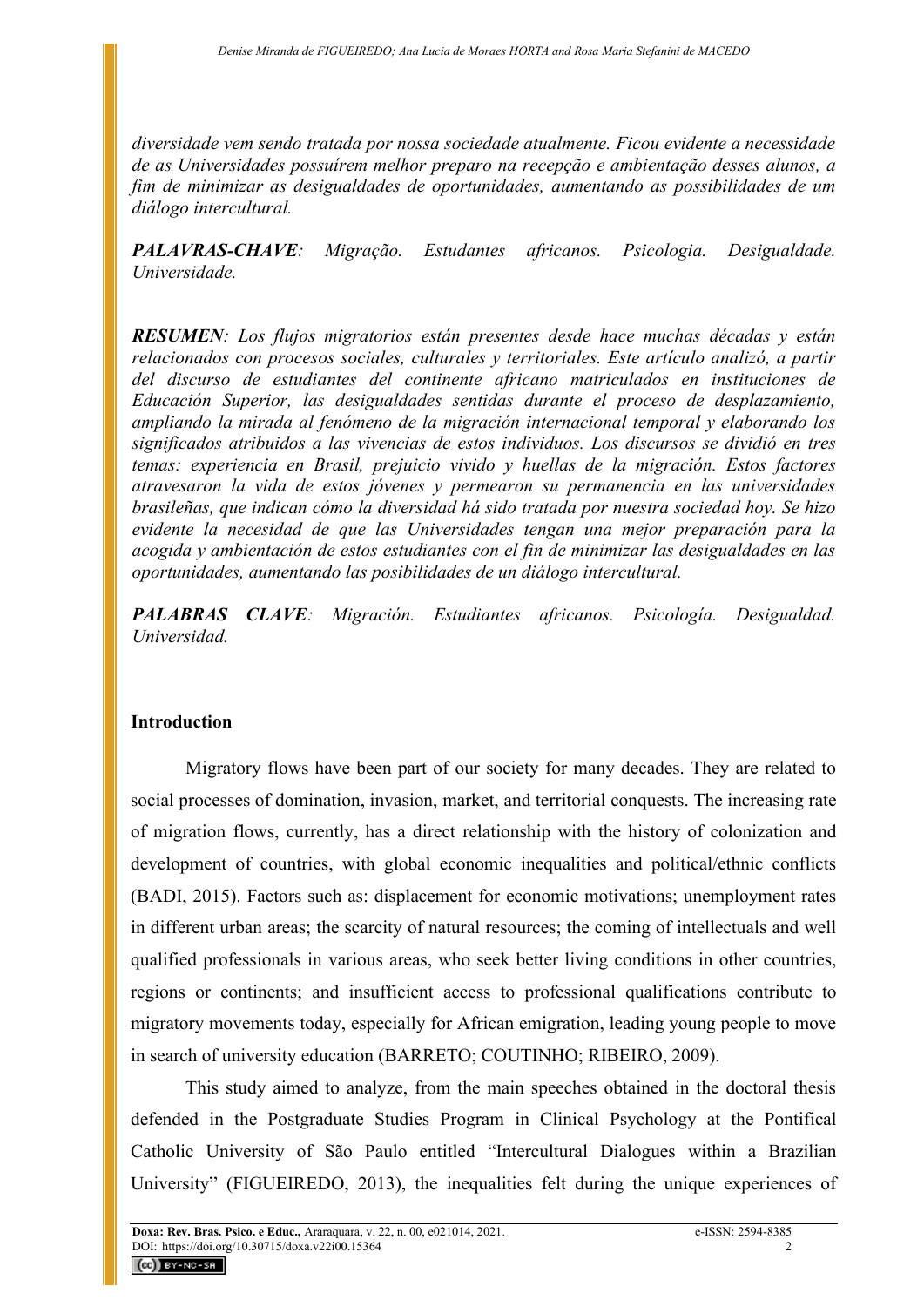displacement of university students enrolled in institutions of Higher Education from different regions of the African continent, expanding the look at the phenomenon of temporary international migration and elaborating the meanings attributed to this experience of these individuals. To this end, this article used a qualitative theoretical and bibliographical approach to analyze, based on the discourse of students, the experiences of several young people from African countries in a Brazilian university and point out the difficulties they face in adapting, from the planning for their arrival in the country to their relationships with professors and colleagues. In addition, the theme of open or veiled prejudice, present both in relations with Brazilians and among African groups, was addressed. To collect information, semi-structured interviews were carried out with six students who experienced temporary international migration, who were undergraduate students at the Pontifical Catholic University of São Paulo. Thus, the issues raised were divided into categories that will be related and discussed below.

#### **Brazil as reported and Brazil as experienced**

In 1965 the first Protocol for Undergraduate Student Agreement Program (PEC-G) was launched, according to the Ministry of Foreign Affairs, the idea of creating a Government Program to support students from other countries came from the increase in the number of foreigners in Brazil in the 1960s, and the consequences that this brought to the internal regulation of the status of these students in Brazil. Africa is the continent of origin of most of the students; over the last decade, more than 6,000 students were selected by the Program. Among the African participating nations are Cape Verde, Guinea-Bissau and Angola. According to the Ministry of Foreign Affairs, Brazil currently has approximately 17,000 foreign students enrolled in undergraduate courses, comprising 176 different nationalities.

According to INEP - Instituto Nacional de Estudos e Pesquisas Educacionais Anísio Teixeira Legislation and Documents (2018), 45.6% of foreign students attending undergraduate courses in Brazil, come from the African continent, with Angola, the country with the largest number of foreign students. According to Amaral (2013), young Africans come to Brazil in increasing numbers to pursue university studies. The opportunities offered cover both public and private higher education. Free vacancies are offered in undergraduate courses at Higher Education Institutions, UNILAB (University of Integration of Afro-Brazilian Lusophony) and the Undergraduate Student Agreement (PEC-G) and Graduate Student Agreement (PEC-PG) programs, aimed at the training and qualification of foreign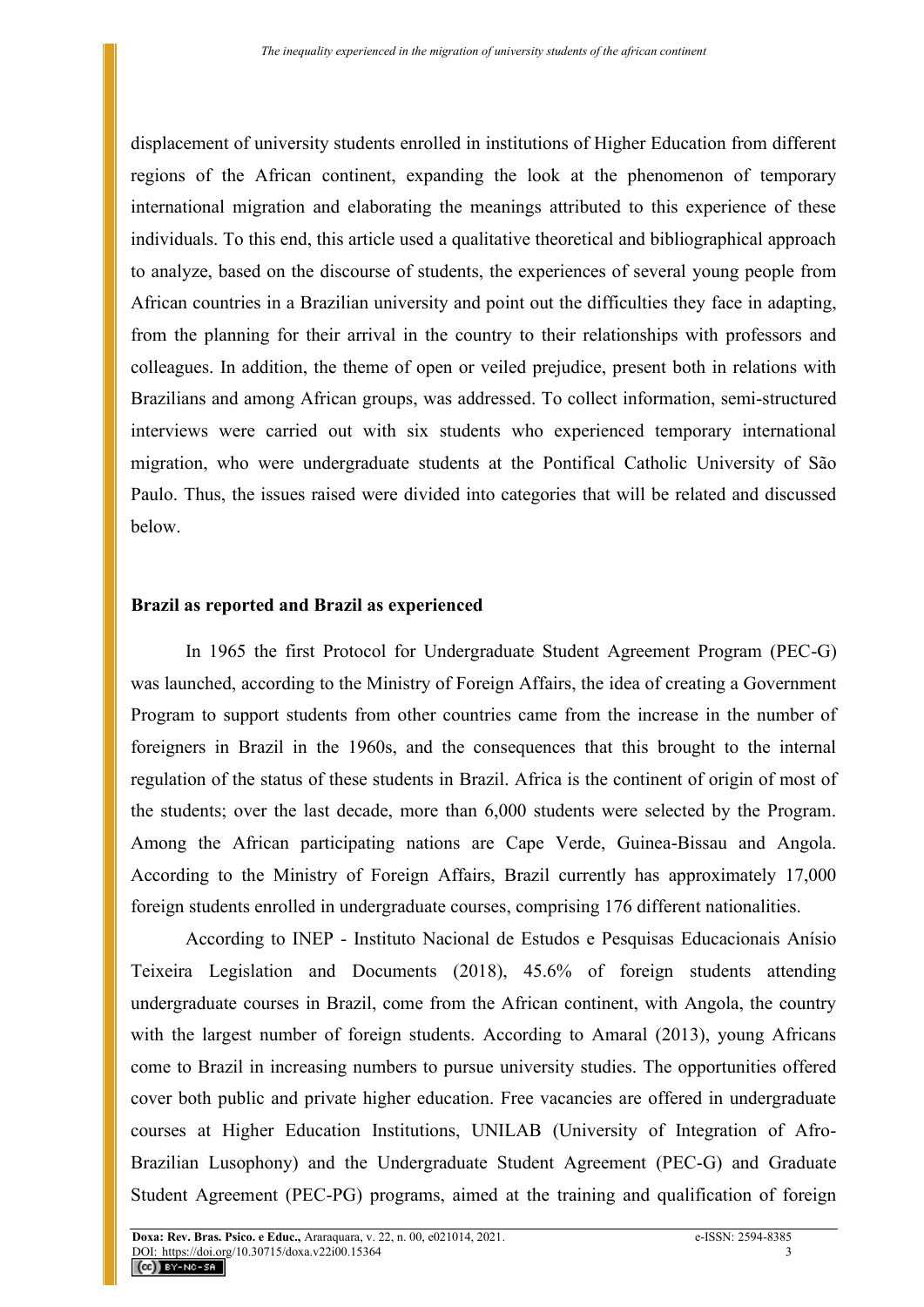students. The process of immigration of young people from African communities in search of higher studies in Brazilian institutions has been happening for almost six decades, a factor that motivates the creation of African communities in large cities in the country, such as João Pessoa, Fortaleza, São Paulo, Rio de Janeiro, Curitiba, and Porto Alegre (MENDONÇA, 2017).

In this category we analyzed the reasons why young migrants chose Brazil as a destination, their expectations due to a previously constructed image in their country of origin and actual experiences they had in Brazil when making the migration process. These students believe that Brazil has a lower cost of living if compared to others, such as USA, Portugal, and Australia, for example. In addition, the social, historical, educational, economic, and cultural specificities generate bonds of friendship that unite Brazil with the countries of the African continent (SUBUHANA, 2009). Mendes (2012) and Subuhana (2009) also explore the attractive aspects associated with the image conveyed by Brazilian tourism agencies and Brazilian media in African countries. The African and Portuguese heritages provide the approximation between the most diverse cultural environments belonging to the Portuguese speaking African Countries (PALOP) and Brazil.

The young Africans report feeling the contrast with the whole image that motivated them to be here when they disembark in São Paulo, the largest city in Brazil. We cannot forget that Brazilian society itself insists on the discourse of a multicultural country, in which there is harmony among people of different origins, which does not match the social hierarchy that crosses classes, especially historically vulnerable groups (LIMA, 2017). The presence of these young people in a Brazilian University brings the possibility of experiencing the diverse in the daily life of this University, constituting the relationships that will be established throughout the years of graduation, where encounters take place in an intercultural, diverse, and different way. According to Nhaga (2013), these displacements also include the exchange of values, in which ideas about certain facts and events are created and recreated.

These factors can be observed in the desire to get to know a country that is usually happy, fun, with nice people, as the young Africans reveal in their speeches. Involved by preconceived images about their future in the coming years (graduation period), the information transmitted by the Brazilian media, which constantly links the idea that in Brazil there is racial pacification (SILVA; ROSEMBERG, 2008), reflects certain places of stereotyping and objectification of black people, mainly related to soccer and carnival. Another example of this objectification is the image of the black Brazilian woman metaphorized in the figure of the mulatto that occurs peacefully in the country (KALY, 2001).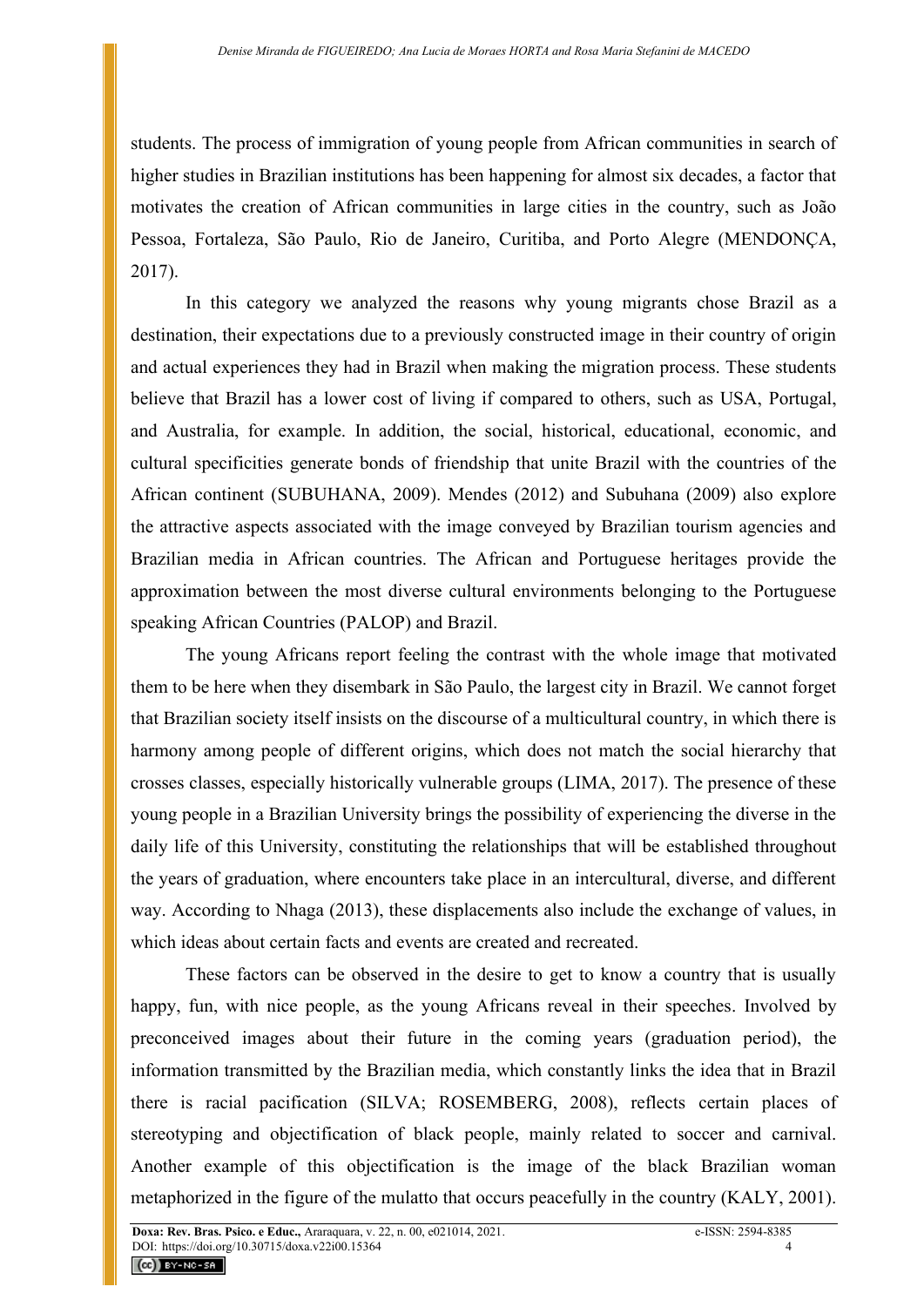Different emotions compose this scenario in which the imaginary Brazil is faced with the real Brazil, causing great impact on young people and their future. And it is with this contrast that they begin their great journey towards the fulfillment of their dreams, the discoveries of a new culture, a new people, with habits and customs different from their own.

# **Prejudice and its different shades**

From the group analyzed, it was possible to observe the complexity of the issue of prejudice in the narratives of the young people. Some said they did not feel the prejudice, others said they did, but that they did not suffer the impact on their migration, and still others related the prejudice to the lack of information about the African Continent. Regarding those who said they did not feel it, the speeches showed that it was as if these young people had not experienced exclusion or prejudice during their experiences. In this way, it is possible to think that the matrix of prejudice, in these cases, would not have been built within them and, therefore, they do not denominate or mean what we often call prejudice as such.

As for those who said they felt, it was possible to observe that many of these temporary migrant students perceive, even today, in the 21st century, the issues of racial prejudice as themes experienced by Brazilians all the time, explicitly or not. This phenomenon makes up the temporary international migration of these young people from the African Continent, who are often judged for their blackness (FIGUEIREDO, 2013). The racial issue in Brazil is intrinsically related to social and economic issues, these two structuring factors being primordial for the generation of the country's great inequalities and poverty. According to Teixeira (2010), "Brazilian racism" is about discriminating in a subtle way without appearing to discriminate. It is characteristic of Brazilian society the "brand" prejudice where the more evident the phenotype, the more the appearance is black, the greater the prejudice (MÜLLER *et al.,* 2009).

Individuals who belong to minority groups (TAJFEL, 1982) inserted in societies that have their structure based on power inequalities are consequently at the mercy of multiple forms of exclusion. Such conflicts reflect in the social identity, in the relationships and formation of the subjects. In this way, relationships end up being established because of belonging to one or other groups, through processes of social exclusion/inclusion (SAWAIA, 2008). The power and domination relations between different groups that share the same social place, crossed by practices of discrimination and exclusion, have repercussions in suffering, in different ways.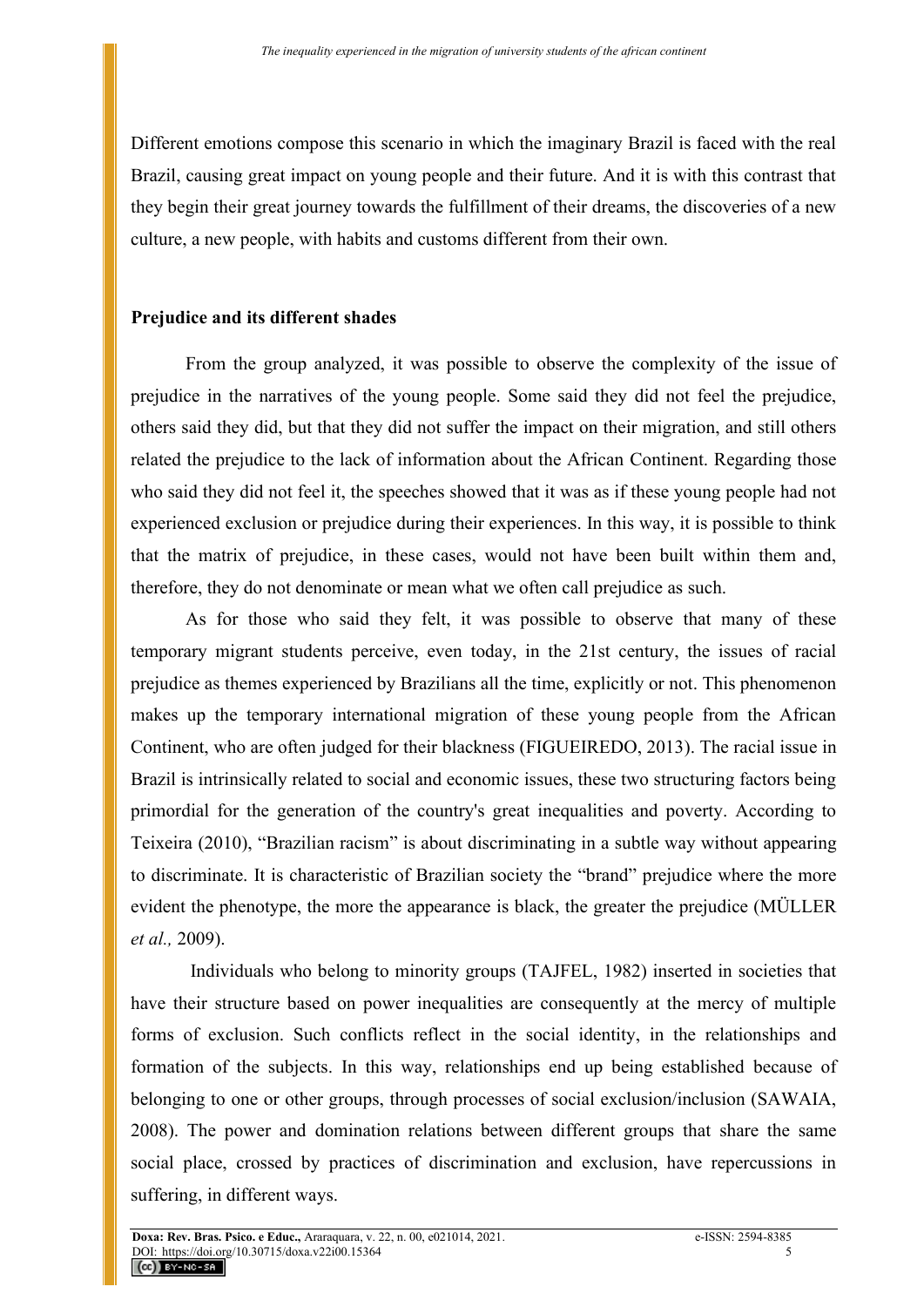The individualizing dimension of the prejudice problem has been overcome by the sociological approach, which directs it to an equally broader understanding that has as references the relations between the dialectical processes of exclusion and inclusion and social groups (SAWAIA, 2008). Lima and Vala (2004), in turn, identify racism as a process of hierarchization, estrangement, and discrimination against an individual or an entire social category that is defined as different based on some external physical mark, be it real or imaginary, which is re-signified as a cultural mark that defines behavioral patterns. Muller *et al.* (2009) state that prejudice against the black population in the country originates in a historical process that intended to keep black Brazilians as second-class citizens. Such process took place through the dissemination of hundreds of negative images against people. The external physical mark, in the case of Brazilian racism, are the African descendant features, such as the shape of the face, skin color, and hair style. The cultural mark, besides the different stereotypes established as part of the sociocultural environment, can be identified by the different popular manifestations associated with the idea of race and class.

According to Kaly (2001) and Subuhana (2005), racial prejudice is the main cause of unease in Brazilian lands; and being a university student and a foreigner mitigates the negative experience of racial discrimination. Langa (2014) showed that African students, in their daily lives, perceive Brazilians' difficulty in calling them by their first names, replacing them with other categories of nicknames. The treatment received by African students in Brazilian society are the same treatments directed to the local black population, stereotypes related to dangerousness, marginality, poverty, ignorance, among others (KALY, 2001). The association between skin color and poverty nurtures prejudice against foreign students living in Brazil and generates different embarrassing situations of racism (SUBUHANA, 2005). For Lima and Vala (2004, p. 407), Brazilian-style racism "has nothing cordial about it, since it implies a sinister scenario of discrimination and exclusion." Tcham (2012, p. 50) states that "in general, the black African student in Brazil, regardless of social status in his country of origin, is almost always placed in the most inferior and humiliated social strata of society. Thus, it is possible to observe that racial differences are still treated in our country and in our universities not only as differences, but as inequalities, implying a scenario of exclusion in which people have little cultural competence to deal with the different.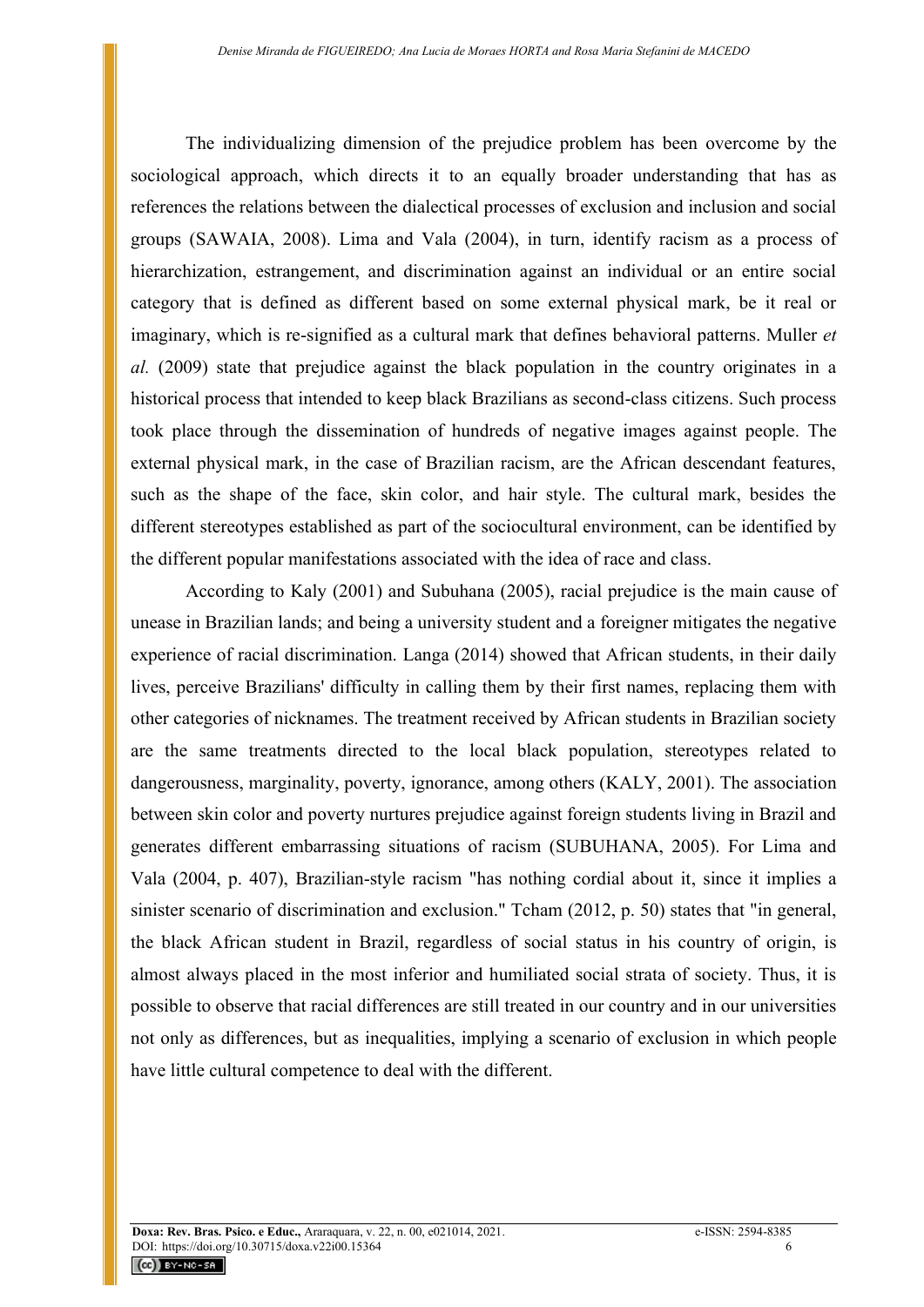# **Marks imprinted by migration**

Migration for the purpose of academic qualification has been gaining notoriety within academic research because it is increasingly frequent, multifaceted, and complex (BROOKS; WATERS, 2011; OLWIG; VALENTIN, 2015). For Kaly (2001), since the nineteenth century Brazil has the tradition of receiving young people from African countries in Brazilian educational institutions. According to the author, the sons and daughters of some Angolan and Mozambican dignitaries were sent to be educated in schools in Rio de Janeiro. The flows between Africa and Brazil can be analyzed from their historical aspects that are directly related to the colonial and post-colonial processes experienced by both peoples. From the narratives of young people in relation to the experience of temporary international migration, it is possible to see that this fact can be a transformer in their lives, not only of themselves, but also of families, communities, a people, and even a nation. It is understood that the subject that migrates is not only driven by economic issues, typical of traditional migration, but also by objective and subjective factors related to the migratory experience and the reality they encounter in the host countries (GUSMÃO, 2012). The students' speech demonstrates difficulties that make up a scenario of struggle, challenges, and achievements, not only in a personal and unique way, but also because they represent a people in search of better possibilities for study and opportunities. This fact involves "being here (Brazil) and being from there (Africa). It involves being African, foreigner, and black "out of place" and they occur as a reflection of the relations in process, established in the social context of welcome and that has a contradictory and conflicting dimension that, as Silva (2005) points out, requires to be understood since it is associated with losses and separations, but also with reunions, returns, and cultural reconstructions. These are people who believe it is possible to turn dreams into reality and transform history, migration being an experience that highlights memory.

According to Danticat (1998) individual experiences and memories are also social and collective, since through the act of remembering an individual shares some moments of his past experience. It is believed that a great part of memory is built from family experiences, and that these experiences almost always include narratives about their country of origin. Sarlo (2007) points out that memory leaves no doubt that its sources and its narratives are memories of its experiences, "memory that may have been borrowed from family members and that the most substantial part comes from stories told over the years by the mother and father or relatives as a whole. These memories are recreated in contexts of migration and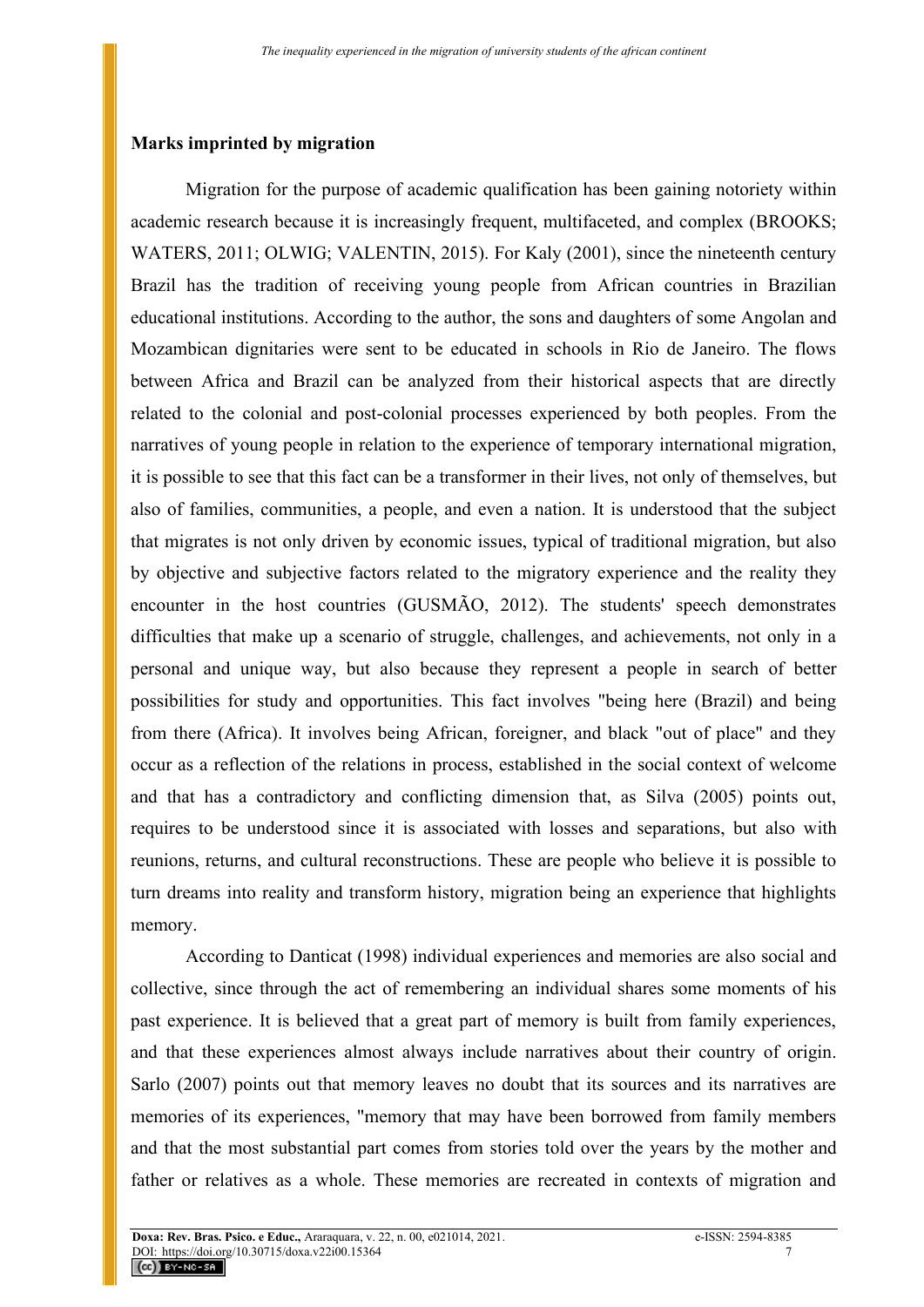usually force one to look forward and backward at the same time, thus keeping the complex decision of whether to stay or return always burning.

# **Final considerations**

We realize that students coming from different countries in Africa are not guided by a single identity, culture, and tradition. It is understood that "what they are" and "what they express" are made up not only of concrete historical relations, of the past and the present in their various and different nations, but also of the relations that they build in their daily lives, in the here and now of their existence and, in a particular way, within the University and the educational process. It was possible to observe, from what was raised in this study, that immigration brings a series of impacts on the lives of young African students and influences the way they mean their migration experiences, permeating issues such as the difficulty of adaptation, academic performance, and isolation (GUSMÃO, 2011).

Based on the students' speeches, it was clear that issues related to prejudice, migratory experiences and experiences in Brazil are factors that crossed the lives of these young people and permeated their permanence inside Brazilian universities. The categories that were raised are indicators of how issues related to diversity are currently being dealt with by our society. Thus, it is evident the need for universities to be better prepared to receive and welcome these students, in order to minimize inequalities of opportunities and increase the possibilities of an intercultural dialogue.

### **REFERENCES**

AMARAL, J. B. **Atravessando o Atlântico**: o Programa Estudante Convênio de Graduação e a cooperação educacional brasileira. Brasília-DF. 2013. 145 p. Dissertação (Mestrado Acadêmico em Desenvolvimento, Sociedade e Cooperação) – Centro de Estudos Avançados (CEAM), Universidade de Brasília (UnB), Brasília, DF, 2013.

BARRETO, L.; COUTINHO, M.; RIBEIRO, C. Qualidade de vida no contexto migratório: um estudo com imigrantes africanos residentes em João Pessoa-PB, Brasil. **Mudanças-Psicologia da Saúde**, São Bernardo do Campo, v. 17, n. 2, p. 116-122, jul./dez. 2009.

BROOKS, R.; WATERS, J. **Student mobilities, migration and the internationalization of higher education**. London: Palgrave Macmillan, 2011.

FIGUEIREDO, D. M. **Diálogos interculturais dentro de uma universidade brasileira**. 2013. 166 f. Dissertação (Doutorado em Psicologia) – Pontifícia Universidade Católica de São Paulo, São Paulo, 2013.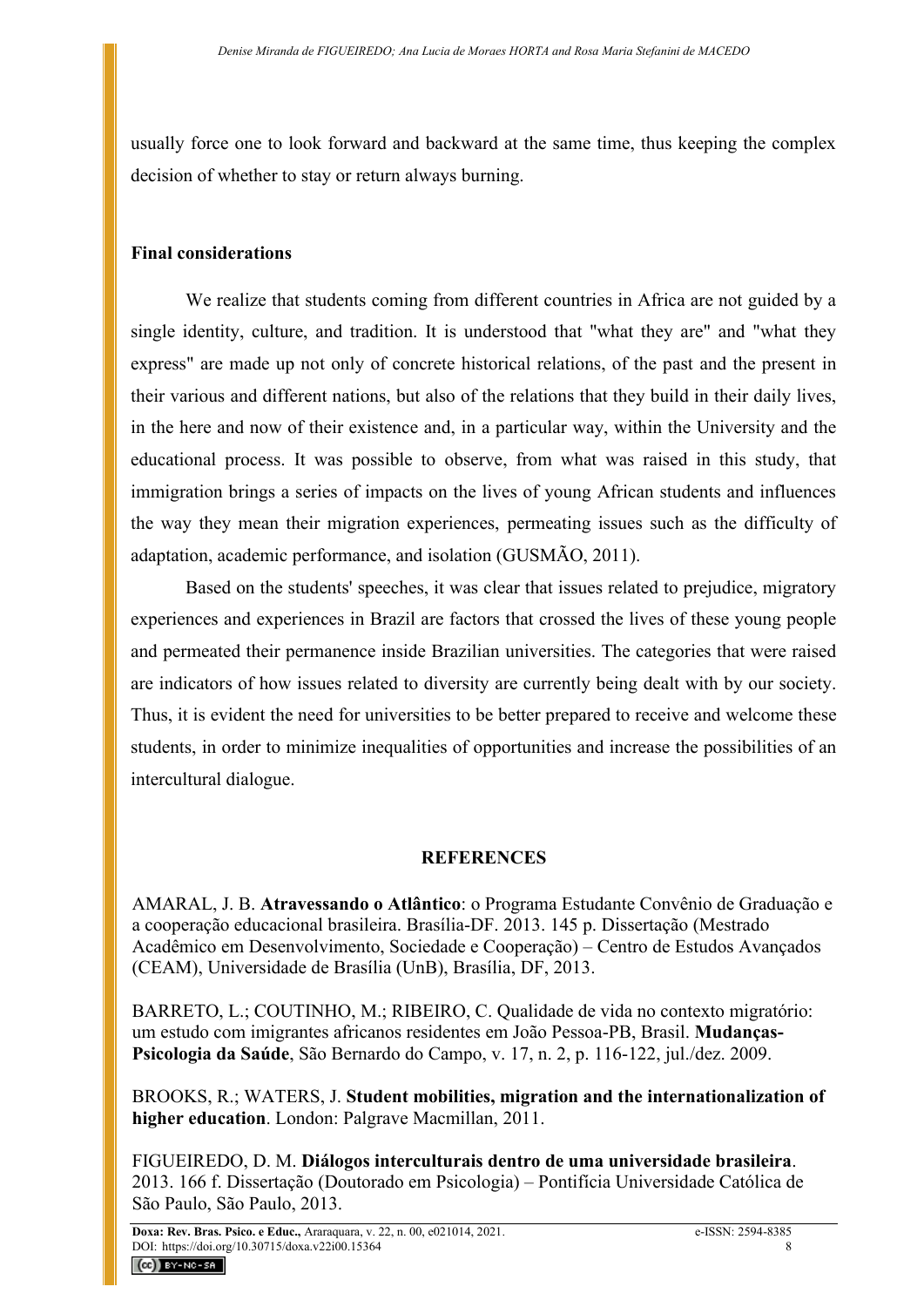FIGUEIREDO, J. M. **Fluxos migratórios e cooperação para o desenvolvimento**: realidades compatíveis no contexto europeu? Lisboa: Observatório da Imigração, ACIME, 2005. v. 3.

GUSMÃO, N. M. "Na Terra do Outro": a presença de invisibilidade de estudantes africanos no Brasil, hoje. **Dimensões**, Vitória, v. 26, n. 1, p. 191-204, 2011.

GUSMÃO, N. M. África, Portugal e Brasil: um novo Triângulo das Bermudas? **Cadernos CERU**, Campinas, v. 23, n. 2, p. 51-62, dez. 2012. DOI: doi.org/10.11606/issn.2595- 2536.v23i2p51-62

KALY, A. P. O Ser Preto africano no "paraíso terrestre" brasileiro: Um sociólogo senegalês no Brasil. **Lusotopie**, Rio de Janeiro, v. 8, n. 1, p. 105-121, out. 2001.

LANGA, E. N. B. Diáspora Africana no Ceará - Representações sobre as festas e as interações afetivo-sexuais de estudantes africano(a)s em Fortaleza. **Revista Lusófona de Estudos Culturais**, Porto, v. 2, n. 1, p. 102-122, jun. 2014.

LIMA, L. S; FEITOSA, G. G. Sair da áfrica para estudar no Brasil: fluxos em discussão. **Psicol. Soc.**, Belo Horizonte, v. 29, e162231, ago. 2017.

LIMA, M.; VALA, J. As Novas Formas de Expressão do Preconceito e do Racismo. **Estudos de Psicologia**, Natal, v. 9, n. 3, p. 401-411, dez. 2004.

MALOMANO, B.; FONSECA, D. J.; BADI, M. K. **Diáspora africana e migração na era da globalização**: experiências de refúgio, estudo, trabalho. Curitiba, PR: CRV, 2015.

MENDES, C. F. **Uma vitrine do Brasil**: telenovelas brasileiras entre estudantes africanos. 2012. 190 f. Dissertação (Mestrado em Antropologia Social) – Universidade de Brasília, Brasília, DF, 2012.

MÜLLER, M. *et al*. **Educação e diferenças: os desafios da Lei 10.639/03**. Cuiabá, MG: Ed. UFMT, 2009.

NHAGA, B. **Fluxos migratórios dos estudantes africanos para o Brasil**: sistema de integração de estudantes africanos nas universidades públicas do Nordeste (UFCG, UFPB e UFPE). 2013. 156 f. Dissertação (Mestrado em Ciências Sociais) – Universidade Federal de Campina Grande, Campina Grande, PB, 2013.

OLWIG, K. F.; VALENTIM, K. Mobility, Education and Life Trajectories: New and Old Migratory Pathways. **Identities: Global Studies in Culture and Power**, v 22. n. 3, p. 247- 257, 2015.

PEC-G. Programa de Estudantes-Convênio de Graduação. **Divisões de temas educacionais e língua portuguesa (DELP)**. Available: http://www.dce.mre.gov.br/PEC/PECG.php. Access: 22 May 2020.

SARLO, B. **Tempo passado**: cultura da memória e guinada subjetiva. São Paulo, SP: Companhia das Letras, 2007.